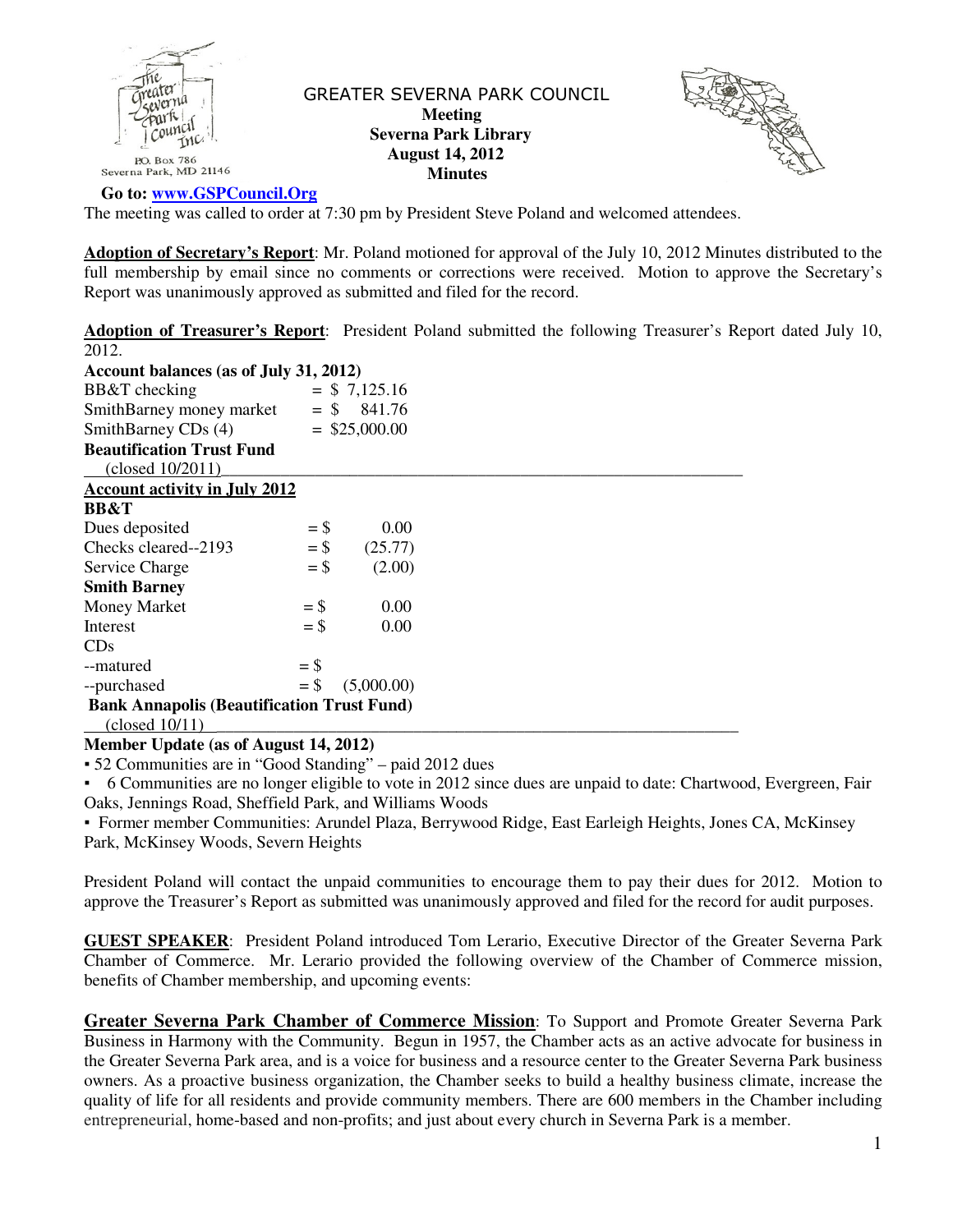Members of the Greater Severna Park Chamber of Commerce are committed to:

- Being fair in our business practices,
- Being neighborly;
- Supporting the community to the best of our ability;
- Being here for you.

**Activities and Events Sponsored and Hosted by the Chamber**: Ribbon-cuttings, luncheons, golf tournaments, awards and networking opportunities are among the activities offered to members who provide services to residents.

The Chamber hosts many events throughout the year for the community, including the Annual Tree Lighting Ceremony held each December, along with the Independence Day parade celebrating the Fourth of July, and sponsors beautification programs for the community and seasonal clean-ups. At the annual meeting gives rewards for beautification of Severna Park neighborhoods.

Cooperation with Anne Arundel County Police: The Chamber has a community relations program which operates in cooperation with AA County police which is set up to alert businesses to suspicious activities, vandalism, criminal activities. The Chamber has representatives in all the commercial areas of the Severna Park area.

Professional Recognition: The Chamber is involved with the Small Business Administration (SBA). The Severna Park businesses have been recognized by the State quite a bit. SBA awarded 8 Severna Park businesses in 2012.

Shop Local is a new - and exciting – initiative of the Greater Severna Park Chamber of Commerce with 44 businesses participating. The Mission Statement is "to encourage local people to support local businesses and strengthen our community."

There will be quarterly drawings where residents can register at the participating businesses for a great prize. The drawing will be for a prize package totalling \$1,000.00 (\$500 in cash and \$500 in gift cards). The winner also gets to select a charity from the Chamber's list of charities to benefit with a great donation from the participating Shop Local businesses. Saturday, August 25th will be our next 5% Giveback Day!

For a Registration Form with details on the program contact the Chamber - 410-647-3900 or go to the Shop Local website http://www.severnaparkchamber.com/index.php?option=com\_content&view=article&id=63 for details and a list of "Shop Local Businesses.

# **Benefits of Chamber Membership:**

- Member-to-Member discounts

- Incredible networking opportunities: Members can advertise items in the Chamber newsletter for something they may be doing for a sale or something special, and can also write an article about their business or something that they think may interest the business community.

- Community visibility through the Chamber's 15,000 copy Business & Community Guide

- Free seminars and information opportunities for business owners and their employees

- Legislative voice on the local and state level: When the general assembly is in session the Chamber's Legislative Committee has delegates and senators come into the Chamber on a weekly basis and talk about the Bills and what they do like or not like, and what the Chamber likes or doesn't like. From time to time the Chamber's Committee will vote on whether to support or not support the Bills if they feel the Bills are not in the best interests of Severna Park businesses and residents. The Chamber sends letters, communicates, and conducts a lot of meeting greets with representatives in the Severna Park Area or in Annapolis. It is a great opportunity for business members to meet and see the legislators in their place of business.

- Ribbon cuttings and visibility for new businesses: The ribbon cutting events are published in the Voice and the Chamber just sponsored the newly opened A.C. Moore on Ritchie Highway. The Chamber sponsors about two or three of these events a month.

- Sponsorship opportunities: Brings business recognition to bring people into the Severna Park Area businesses.

- Active involvement in the Community: Responsible for making and keeping the "Welcome to the Community Signs" updated and renovated. The signs have all been redone and all the medallions for the service organizations have been redone and look fantastic.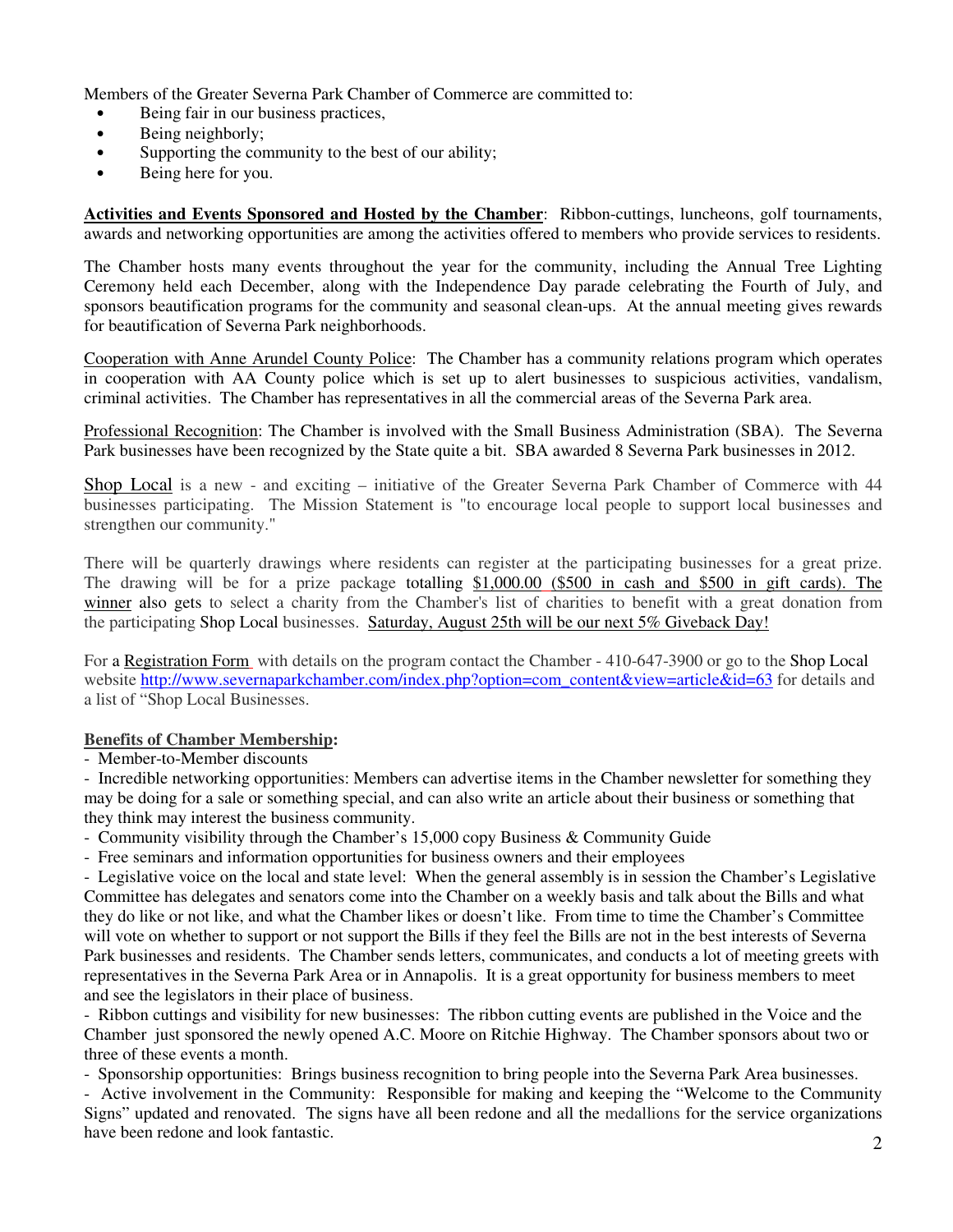**Business and Community Guide***:* The Guide is published every year and all Chamber members are listed. It is delivered to every residence and business in the Greater Severna Park Area. You can also browse the Guide online at http://www.severnaparkguide.com/blog/*.* 

**Chamber Upcoming Events and Activities:** Upcoming August-September events include:

- September 24: Golf Tournament Chartwell Golf and Country Club
- Monthly Calendars and full details for all upcoming events, including meetings, luncheons, ribbon cutting events to welcome new members, and event registration information is available on the Chamber's website at http://www.severnaparkchamber.com/.

# **Chamber Contact Information**:

Linda Zahn, CEO 1 Holly Avenue, Severna Park, MD 21146 Email: info@severnaparkchamber.com Phone: 410-647-3900 Fax: 410-647-3999 To register for Severna Park Chamber email updates go to: info@severnaparkchamber.com

**Public Works Committee – Dan Nataf, Director Emeritus:** Mr. Nataf was absent and provided the following information to President Poland to present to delegates:

1. Jumpers' Hole has finished being paved, and the yellow stripes have been painted but the white stripes and edge markers have not. Will confirm with the County Office of Traffic Engineering on the status.

2. There is a plan to prevent left-turns out of Chick-Fil-A near the intersection of Jumpers' Hole and Ritchie Hwy by the placement of cones. This has apparently been a big problem with numerous requests for changes.

3. Speed humps will be installed on Riggs Avenue in the coming months.

4. A cross walk at Truck House Rd. and Benfield Blvd. has been repainted.

5. Repainting of the lanes and arrows at Whites Rd/Ritchie Hwy intersection; at last look nothing had been done, and the County Office of Traffic Engineering said they will look into it again. A status update will be reported at next meeting.

Traffic Light and Crosswalk at Shipley's Choice intersection on Benfield Blvd. and Governor Stone Parkway: Ann DeMajistre, Ben Oaks delegate, advised that the traffic light at this intersection does not work properly for the crosswalk. The traffic light button does not work, and there is not sufficient time for bikers and walkers to cross the intersection onto Governor Stone Parkway. Also, there is no painted crosswalk at the intersection which needs to be painted. President Poland noted that he would ensure this issue is discussed with the County's Traffic Engineering Office and update delegates at the September  $11<sup>th</sup>$  GSPC General Meeting on the action to be taken.

**Education Committee – Brad Myers, Director:** Mr. Myers noted that school starts August  $27<sup>th</sup>$ , and advised that sports teams are underway. Try-outs at the Severna Park High School started last Saturday, August 4<sup>th</sup>, and the soccer teams made cuts tonight.

In response to a delegate's question regarding the new kindergarten wing being installed at Severna Park Elementary that has taken over the play ground, Mr. Myers noted that although he didn't see the exact plans for the project, it is his understanding there will be a relocation since they had to use the space, and are also going to redo the front access entrance to fix the problem that have always been there with in/out traffic flow problems. It is possible that they may not have included it as part of the project, but that is unlikely. When they do the renovations what isn't well known is that they do a lot of other upgrades, such as technology upgrades. For example, when Oakfield Elementary got its walls installed, it wasn't just the installation of the walls, they also got a lot of technology upgrades just like a new school.

**Environmental Committee Report**: **Submitted by Ann Jackson & Ed Krause, Watershed Stewards**. Ann Jackson was absent and submitted the following report for the record. Copies of the report were available for delegates at the entry table: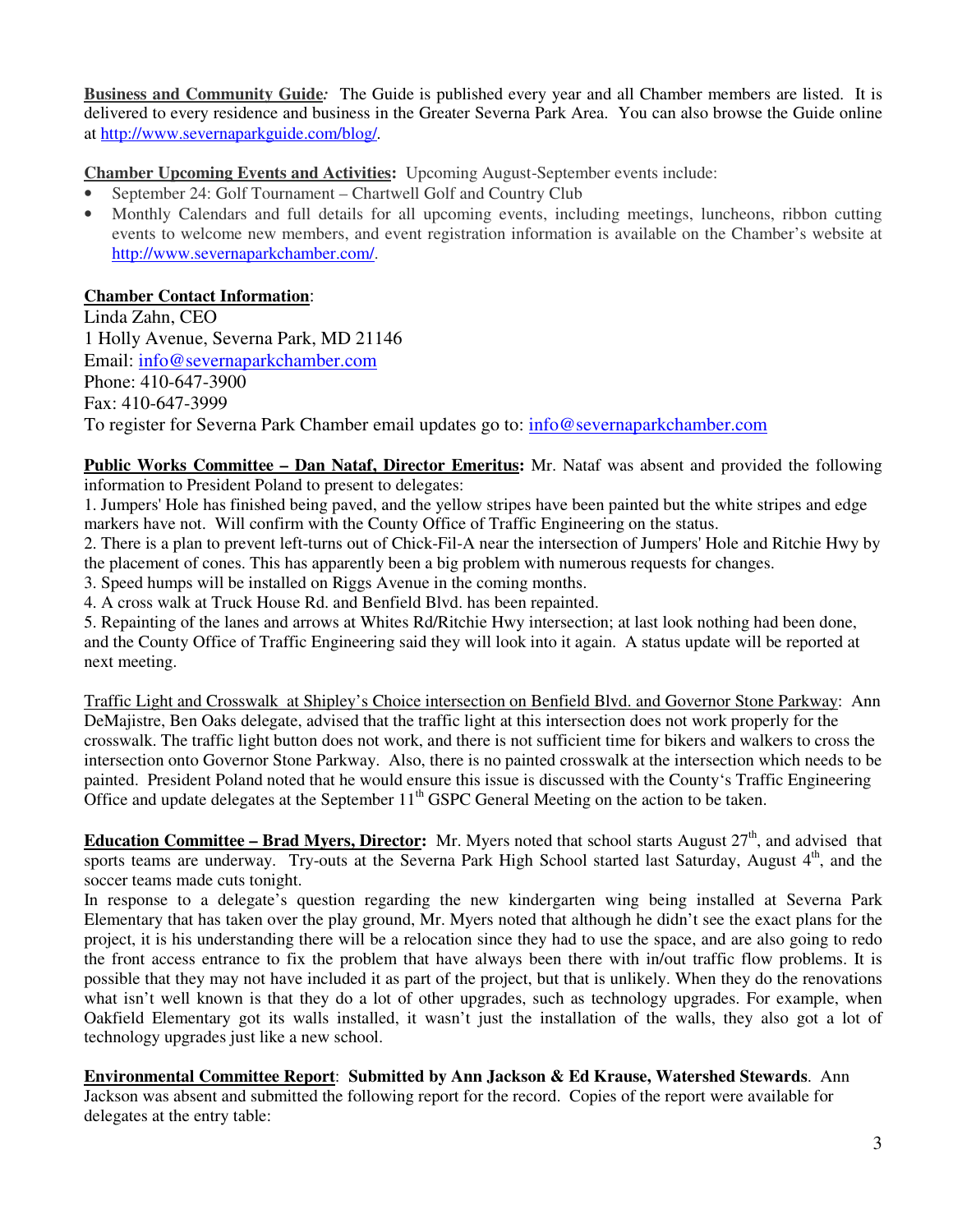## **Severn River Association - www.severnriver.org**

**SRA Monthly Meeting 7 PM Tues 21 August 2012,** featuring a presentation by Mary Owens entitled "Making the Connection – From Backyard to Bay". The talk will highlight things that residents in the Severn River Watershed can do to help the river and the bay.

Mary Owens is DNR's Education and Conservation Coordinator for Maryland's Critical Area Commission*.* Free and open to all interested in Severn River Watershed issues. Meeting will be held at Arlington Echo Outdoor Education Center, 975 Indian Landing Rd, Millersville, MD 21108.

# **CELEBRATE THE SEVERN**

The Baldwin Family and the Severn Riverkeeper invite you to join them aboard the Catherine Marie to celebrate the  $10<sup>th</sup>$  anniversary of the Severn Riverkeeper Program on a "Cruise down the Severn" at 6:30 p.m. on Thursday, August 30. Tickets are \$125/person (\$105 tax deductible), \$200/couple (\$160 tax deductible). For more info call the office at 410-849-8540.

### **Watershed Stewards Academy**

It is not too late to apply to the Watershed Steward Academy! WSA trains and supports community leaders called Master Watershed Stewards to help their communities reduce pollution and restore their waterways. If you are interested in being certified as a Master Watershed Steward, please attend one of several informational meetings this summer (August 21, 27 or September 5th) to learn more about the program. All informational sessions will be held at Arlington Echo Outdoor Education Center from 6:30-7:30 pm. Applications will be accepted through early September 12, 2012. The Certification Course is composed of approximately 13 sessions from October 2012-March 2013. Additional information including course dates and downloadable application is available on the WSA website: www.aawsa.org.

**Police-Community Relations Report**: Julie Krause – Chair, advised that things are quiet since no reports or meetings are held during the summer by the County Police Department.

**GSPC Zoning/Legislation Agenda and Actions**: Al Johnston, Vice President for Public Affairs, was absent, and submitted the following report which was presented by John Norville. Mr. Norville noted that Roy Higgs who has been working closely with Mr. Johnston on zoning was unable to attend since he was at a meeting. Copies of the report were available for delegates at the entry table.

Fifteen Charter Amendments-November Ballot Item: Mr. Norville advised there actually may be 20 or more Charter Amendments on the November Ballot instead of the fifteen. Currently waiting for more details pending explanation document in preparation which is to be issued within 30 days of the hearing held on August  $9<sup>th</sup>$ , and recommended that residents study up and be prepared to vote. Three Amendment issues everyone has heard about and will hear more about are: (1) rezoning of the districts, (2) Dream Act-tuition for illegal immigrants, and (3) same sex marriage. All three are referendum controversial, and at the GSPC General Meeting on October  $9<sup>th</sup>$ , Susan O'Brien will give a brief overview of State Wide Ballot and Voting Issues, and Patric Enright, Charter Review Commission Member, will give a briefing on the Commission Amendments.

Mr. Norville also noted that a lot of the Amendments are routine, and some are by the Commission and others by the Council. One that he thinks is important is changing the Executive Line Item Veto. At present the model is similar to the U.S. government in which Congress can pass and the President can veto, and then go back and the super majority can then override the veto and pass the legislation. On that model, our Charter states right now the Council can pass a bill, and the Executive can Veto that Bill, and if it goes back to the Council, originally could pass 4 to 3, but if it goes back to the Council requires a 5-2 vote and could still pass, so the Amendment is on that model and you saw that in action considerably in the Comprehensive Rezoning on individual zoning which was controversial. As he understands it, the Charter Amendment would eliminate the ability of the County Executive to have any Line Item veto except during the 10-year Comprehensive Rezoning so presumably, as he understands it a 4 to 3 vote would make law.

Hamilton Marina Properties, Inc: Mr. Johnston and Mr. Higgs have spent a great amount of time on this related to Lower Magothy Beach, and are currently waiting for the Decision by the Administrative Hearing Officer in reference to the Hamilton Marina Properties, Inc, noted below, which is to be issued within 30 days of the hearing held on August  $9<sup>th</sup>$ .

4 Pre-submission–Watson's Glen Phase II-Veteran's Highway: Involves a 58 townhome subdivision on Brightview Drive, Millersville, approximately 1,000 feet from intersection on Veterans Highway at Shipley's Retreat. According to Mr. Johnston this has been in the works for some time and is in the General Development Plan.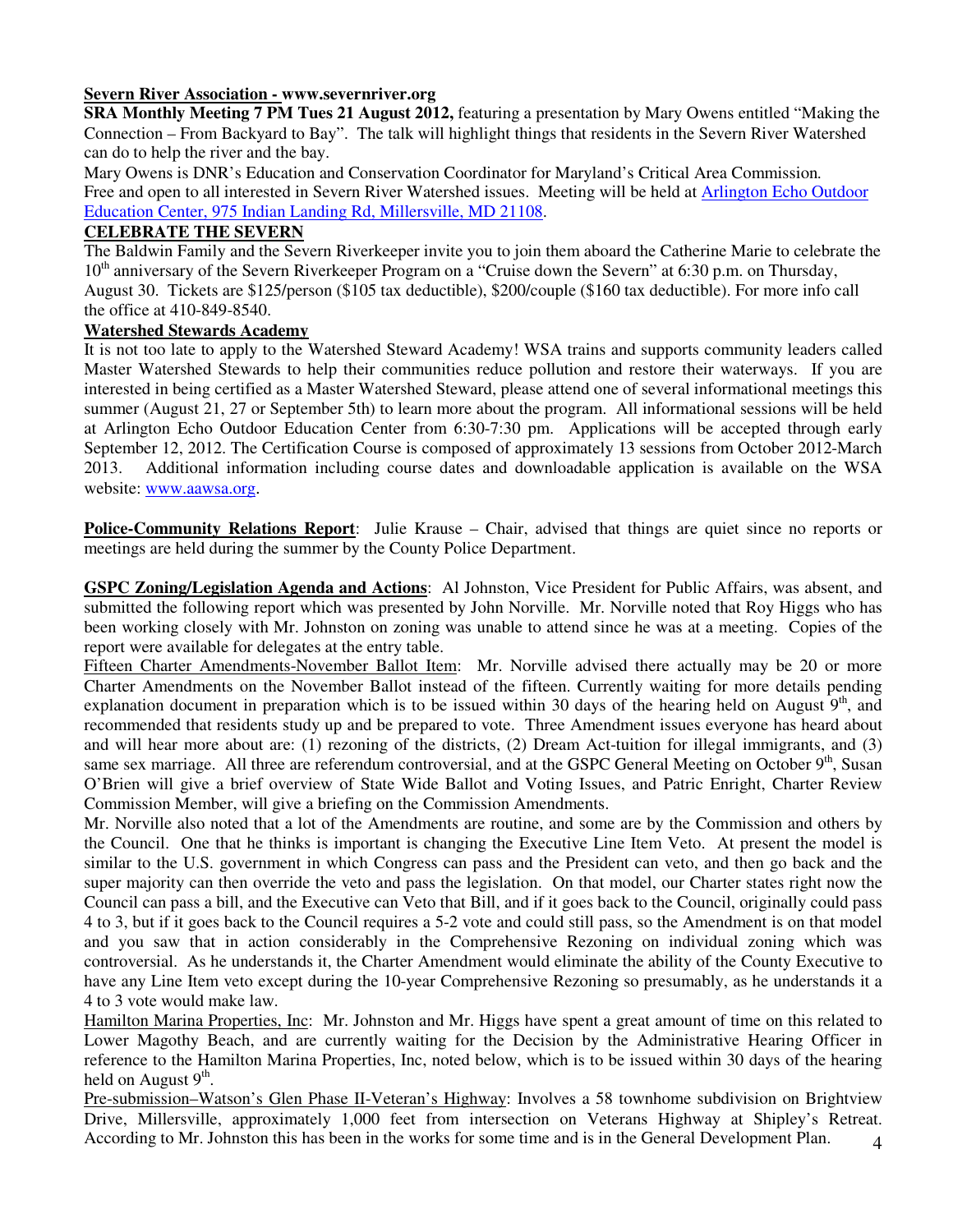Pre-submission–Watson's Glen Phase II-Veteran's Highway – Continued: President Poland noted that The Shipley's Retreat community is meeting tonight in advance of the presubmission meeting on August 28 at the Shipley's Elementary School. Shipley's Retreat is also trying to get rezoned for Shipley's Elementary School and Severna Park Schools.

**GSPC Speaker Confirmation in September and October**: Mr. Poland noted the following speakers are confirmed:

September 11: (1) County Fire Department Deputy Chief John Scholz, (2) Environment and Watershed Stewards Briefing, Ann Jackson, GSPC Director

October 9: (1) State Wide Ballot and Voting Issues – Susan O'Brien, GSPC, and (2) Charter Review Commission, Patric S. Enright, Commission Member

**GSPC Zoning/Legislation Agenda 8-14-12, Boldface=Your Attention,** Regular Typeface= Information/follow. **Legislation, Planning, Zoning and Capital Projects:** 

**Homestead Tax Credit**, recent re-assessment requires re-application by the end of this calendar year. Inquires at Maryland Department of Assessments & Taxation, 410 974-5709 or go to the State database at

http://sdatcert3.resiusa.org/rp\_rewrite/ and type in your address. At the bottom of the page, look at the field that says Homestead Application Status to see if you are approved.

**Fifteen Charter Amendments--November Ballot.** Understand a pending explanation document in preparation.

**Bill 15-12 Zoning-Open Space**, Signed by County Executive. Planning & Zoning Director, Larry Tom, presented his concept to GAN Leaders 5-16-12. 354 Parcels, 7 undeveloped. Proposed overlay technique. Reviewed at GAN meeting 5-17-12. **Bill 69-12, Zoning-Other Zoning Districts, introduced 8-6-12(Larry Tom Bill**) Hearing 8-20- 12.

**Administrative Hearing Officer, Board of Appeals, MDE, Corps of Engineers, Complaints**:

**Webpage for AHO: http://www.aacounty.org/AdminHear/Calendar.cfm, Webpage for Board of Appeals: http://www.aacounty.org/BdofAppeals/Calendar.cfm** 

**2012-0139-R Hamilton Marina Properties, Inc., 8-9-12 11:00AM,** 368 North Drive, Rezoning from R5 to MA2 (Lower Magothy Beach) Board Resolution approved to appear. Roy Higgs, Ted Connell-Lower Magothy Beach President & Al Johnston testified. Administrative Hearing Officer has 30 days to render a Decision. Ted and Roy introduced documents that seriously raised questions as to the validity of the Application

**2012-0149-V J. Burns**, 8-21-12 10:00AM, 14 Cedar Point Rd, Critical Area impervious surface, addition setback, (Linstead)

**Board of Appeals Deliberations**, 7-26-12, 5:30PM (**BA29 & 30-V) M. Horn & R. Hubbard) Decision pending. BA 32-12V R. Powell,** 8-14-12 6:30PM (2011-0303-V) 149 Boone Trail, pier & moorings setback (Linstead) **BA 35-12V G. Elder,** 8-16-12 5:30PM, 208 Birch Ct, additions porch, garage, setbacks, steep slopes (W. Severna Park)

**Circuit Court Cases (**Clerk of Court 222-1431) **Court of Special Appeals Cases,** Clerk 410 260-1450, **Court of Appeals,** Clerk 410-260-1500

**Case 02C11162546 (BA 3-07V & 4-07V) D. Clickner**, Board granted variances. Appealed by Magothy River Association & Chesapeake Bay Foundation. 3-7-12 Decision in favor of Clicker, Appealed to Court of Special Appeals by MRA & CBF.

**Case 02C11164569 Harwood Civic Assn. et al v. Anne Arundel County,** Declaratory Judgment (Requirement that zoning changes conform to the GDP, Spot Zoning) 9-18-12 Hearing

**Case 02C11165665 Pamela Buckenmaier, et al v. Key School, et al**, Declaratory Judgment (Violation of Covenants) 7-24-12 Dismissed, with permission to amend. CAPITAL 7-28-12, permission to amend not mentioned. **Pre-submission Meetings, Subdivisions, (www.aacounty.org/LandUse/CalendarCommMtg.cfm)** 

**Watson's Glen, Phase II** Posted: 8/8/2012, Shipley's Choice Elementary School, Media Center 8-28-12, 6:00PM, Proposed subdivision of approximately 58 townhomes. Sketch Plan, 621 Brightview Dr, Millersville, MD 21108, Approximately 1,000 feet from intersection of Veterans Highway (Shipley's Retreat)

# **Late update**:

1. Shipley's Retreat is meeting tonight Aug. 14).

2. A printed notice of the Pre-Submission Meeting has been issued.

Al Johnston 410 647-1380, j202gspc@verizon.net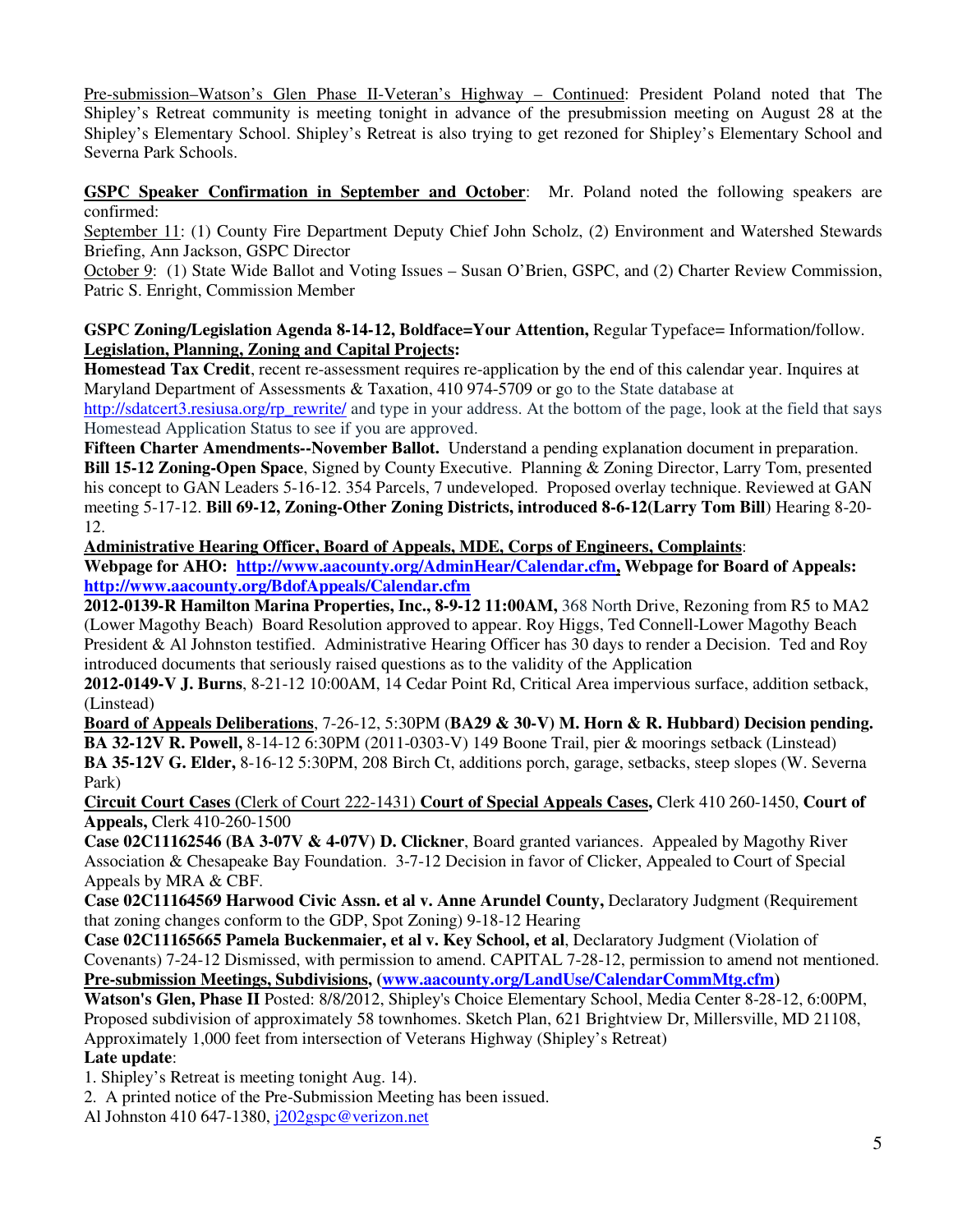### **Dick Ladd, Councilman – Update of Legislation and Activities**: Councilman Ladd provided the following overview and update:

1. Stormwater Run-off Fee: He had dinner with Jerry Pesterfield, and they are working on a group of people to figure out how they are going to implement the stormwater run-off fee which has to be in place July  $1<sup>st</sup>$  of the coming year to provide the funding structure for the mandate of the State. Ron Bowen's discussion on stormwater run-off which is the County's largest project.

2. Meeting with new County Police Chief: Yesterday he met with the new Police Chief, and was very encouraged by the steps the Police Chief is taking to listen to the rank and file officers and to address some of the personnel issues they have had including:

- Select Sergeants from within
- Redo entire selection process
- Fill all Lieutenant and Sergeant positions from within

- Open classes into Police Academy – starting two classes in September-October to include 32 students in each class

- Determine why loosing people and what it takes to be a police officer
- 60 vacancies in Police Department

- Burning people out of the 911 operators, and are 14 people short in all and people are working overtime. The article in The Capital tonight on the Chief is very good and he will be a good leader.

3. Allocation of Extra Teachers – Got /8 new teachers: Folger McKinsey in Severna Park and Windsor Farm in Broadneck got new Teachers.

4. Sports Season Implemented: Implemented new guidelines for exercising in heat and how much exercise you give to athletes in the heat.

5. Charter Revisions: Very important and will put out an explanation of all the Charter Resolutions that are on the Ballot, and the pros and cons on the Internet. Will be released on the Internet as we get closer to the election. There are five that are particularly important:

Ability to remove from office the County Executive before all legal appeals to his conviction have been completed

- Inserted similar provision for County Council which gives us a much clearer basis for removal of people
- How to go about filling the vacancy for the County Council. It mirrors the process for the County Executive
- Line Item Veto a lot of issues need to be worked on because it is very important

- Provision for funding retiree health benefits – Absent a few administrative changes the liability for health benefits that have been promised to our employees are something on the order of \$1.2 billion. There is a similar \$1.2 billion bill for the school board.

What this provision will allow the County to do is open an account into which we put funds in a "lock box." Ultimately when we get the funding stream cleaner and dedicated it would be a trust fund of the same sort and function for retiree pensions, and are in the process of making the health benefits program more efficient. All the savings that can be accrued will go to fund the current retirement health obligations. One of the things that is happening today is that when County employees retire and have reached the age of 65, they go into Medicare. We have been providing them a Medicare wrap policy that goes around it, and the cost for that is about \$6,000 for the employee and \$6,000 for the spouse. Because of the things in movement today we have found that there are commercial products that will do the same thing for half the cost. We are finding several other kinds of things of that size and are hopeful in negotiations with the Unions that will start in December and go forward that we will be able to negotiate changes in cost shares. We have been working on this for some time and the Unions have been involved with the Committee working on this issue and are not necessarily opposed but want it resolved as part of the negotiation process. There is a fairly wide consensus that we need to do something about this even in the Unions.

6. Stormwater Run-off Funding: Working very hard on this issue as mandated by State law.

thinks it is fair. He noted that the Council should have some say since it puts the County in a difficult position by 7. Changes to County's Process for County Being Sued: Councilman Jamie Benoit and Jerry Walker talked about changing the County's process for paying court settlements for County employees or County risk when sued. The County is being sued for some of the things County Executive Leopold has been accused. The bills for this are nontrivial and it gets paid out of a particular fund. Their argument is, and he agrees with their argument, that the Council has the final fiscal authority and should have some say on approval and whether we are aware of it and making a decision without being part of the trial is a problem and needs to be worked out.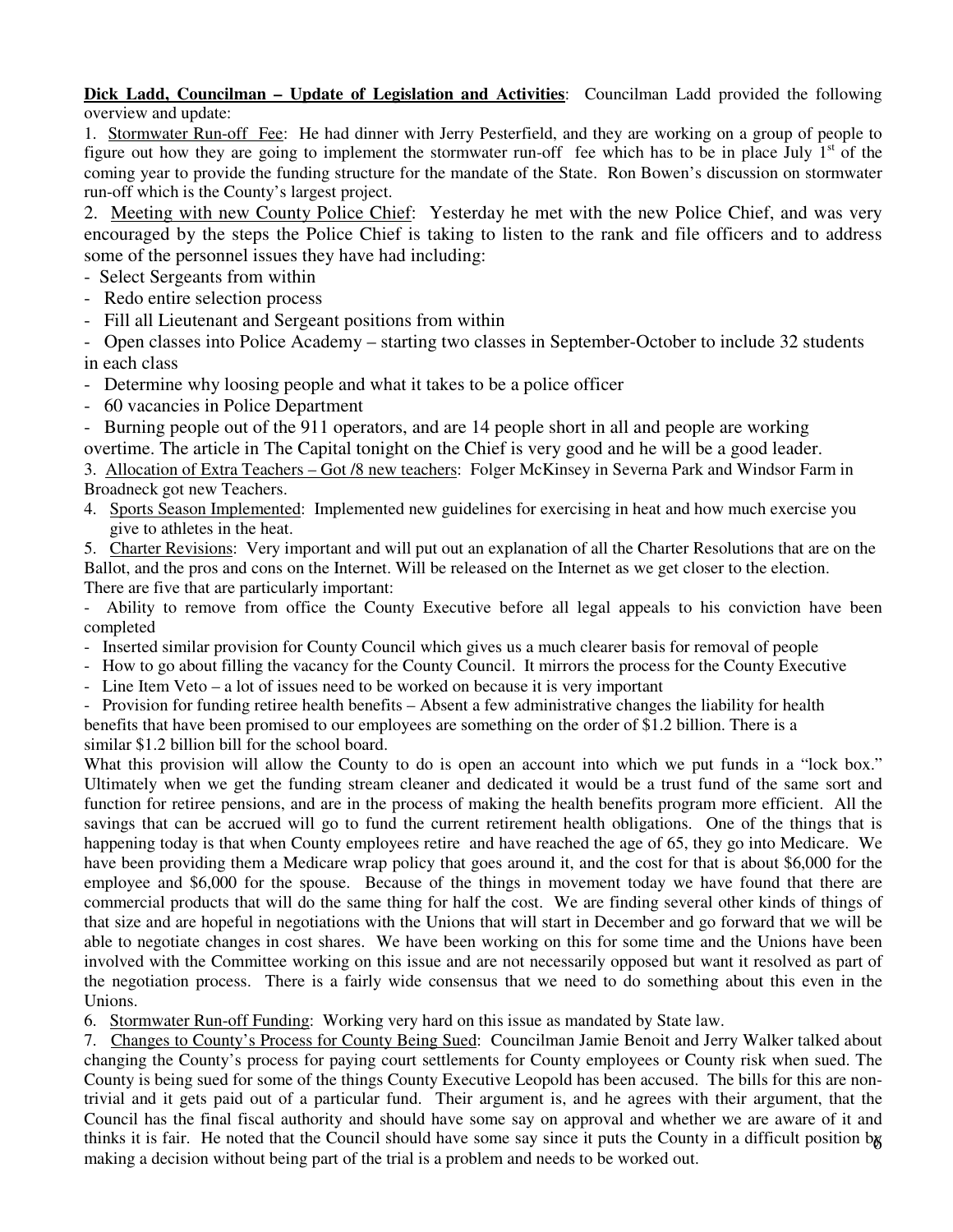### Councilman Ladd's Overview and Update – Continued:

Questions from delegates:

August Break: John Norville asked Mr. Ladd if the August break of Council should be allowed. Mr. Ladd noted that he thinks it is one of the things that we may. If there is very little going on, he sees no reason not to do that. The Council has to be the judge of it, and from his point of view there are some staff that put in a lot of hours and if they know it is a good time and things are going slowly, it is an enabling thing and he is in favor of the change.

How well is the County Retirement Program Funded: Mr. Ladd noted in response to a delegate's question, that the County retirement pension coverage is at 80% funded and funded very well. The State investment fund returned less than 1% last year. The source is John Hammond who is on the Board of Trustee's and we are returning 6-7%. There is a lot of discussion occurring should we be going for defined benefits and defined contributions and when do we do that. The consensus is the biggest exposure right now is on the retiree health care and we need to work to get that resolved and put in place. Hopefully that will get done within the next 4-5 months. The process will be started during the contract negotiations and, if they get approval on the ballot, will put in place. They have established an expanded Committee this week amongst the County to work on the long term issue of employee and retiree health care. They have 4 entities participating in this process including the County, the Library, Board of Education, and Community College, and they have to get each into this process to get closure on policy. They have 13 Unions to negotiate with, and he thinks they have good agreement in the direction to go in.

Teacher's Pension Fund Responsibilities: In response to a question whether we have responsibility to run the program or just make a payment into the fund, Mr. Ladd noted that the County has a responsibility to make payments into the State fund. The Bill for this year is \$11.5 million, and pay an additional \$5 million in fiscal year 2014, and  $3<sup>rd</sup>$  year our contribution will be \$22.5 million. In fiscal year 2016 is another \$22 million and thereafter that pension payment becomes a matter of maintenance of effort funding. What that means is that amount will be increased each year by inflation plus as the head count of schools goes up, and creates some concern in the fiscal community.

Slots, Income Tax and Sales Tax Funds: Mr. Ladd noted that going into next year's budget the County will have a little more slots funding. This year the County got \$15 million on slots and a little more money on income tax and sales tax, and the turnover on real estate was down and looks like it is leveling. It looks like the County will see another increase in revenues in the County, maybe another \$40-\$50 million, and an additional \$5 million will go to senior pensions.

Pay Compression: Mr. Ladd noted that the other thing that has to be worked on is pay compression. People in the mid-ranks at the Fire and Police Departments will not take promotions because they actually take a pay cut if they get a promotion. They are working to resolve it and find out how much the Bill will be for that.

Stormwater Run-Off Funding: Mr. Ladd noted that he doesn't know how this will be funded except for some residents of the County it will be a painful occurrence, but for most residents of Severna Park it will be marginal.

Gambling Parlors and Tax Rates: In response to a question, Mr. Ladd noted that he hasn't heard any final decisions about the gambling parlors. It was noted that the tax rates for the slot parlor owner's in Arundel Mills and other slot parlors is decreasing.

Open Space: Mr. Ladd noted that many residents in the Severna Park and Arnold areas are interested in how we are dealing with open space. He noted that they went through a Bill to allow certain aspects of open space for active recreation and they are continuing to work on it.

### **Old/Unfinished Business**: No report.

### **New Business**: **Wooden Nickel Park Comes to Kinder Farm Park – Saturday, September 8, 2012**

Wooden Nickel Park will hold its first fundraising event on Saturday, September 8, 2012 at Kinder Farm Park. Events will kick-off with a 1K Fun Run followed by a Kid Fest. The 1K will start at 9:00 AM and registration at 8:00 AM, the Fest will run till Noon. The funds will be used to construct the first Wooden Nickel Park at Kinder Farm Park.

Every child under the age of 12 who crosses the finish line will receive a wooden nickel. The first male and female grandparents that cross the finish line will also receive awards. Immediately following the 1K Fun Run, the Kid Fest will begin. There will be games, face painting, limbo log, frog toss, other fun games of chance and skill, and a hayride. The goal is to have fun.

7 *Join in the fun! Register on line for the 1K Fun Run and Kid Fest at www.active.com. Adults are \$10.00 and children under 12 are \$5.00. Entrance Fees can also be paid at the Kid Fest gateway.*